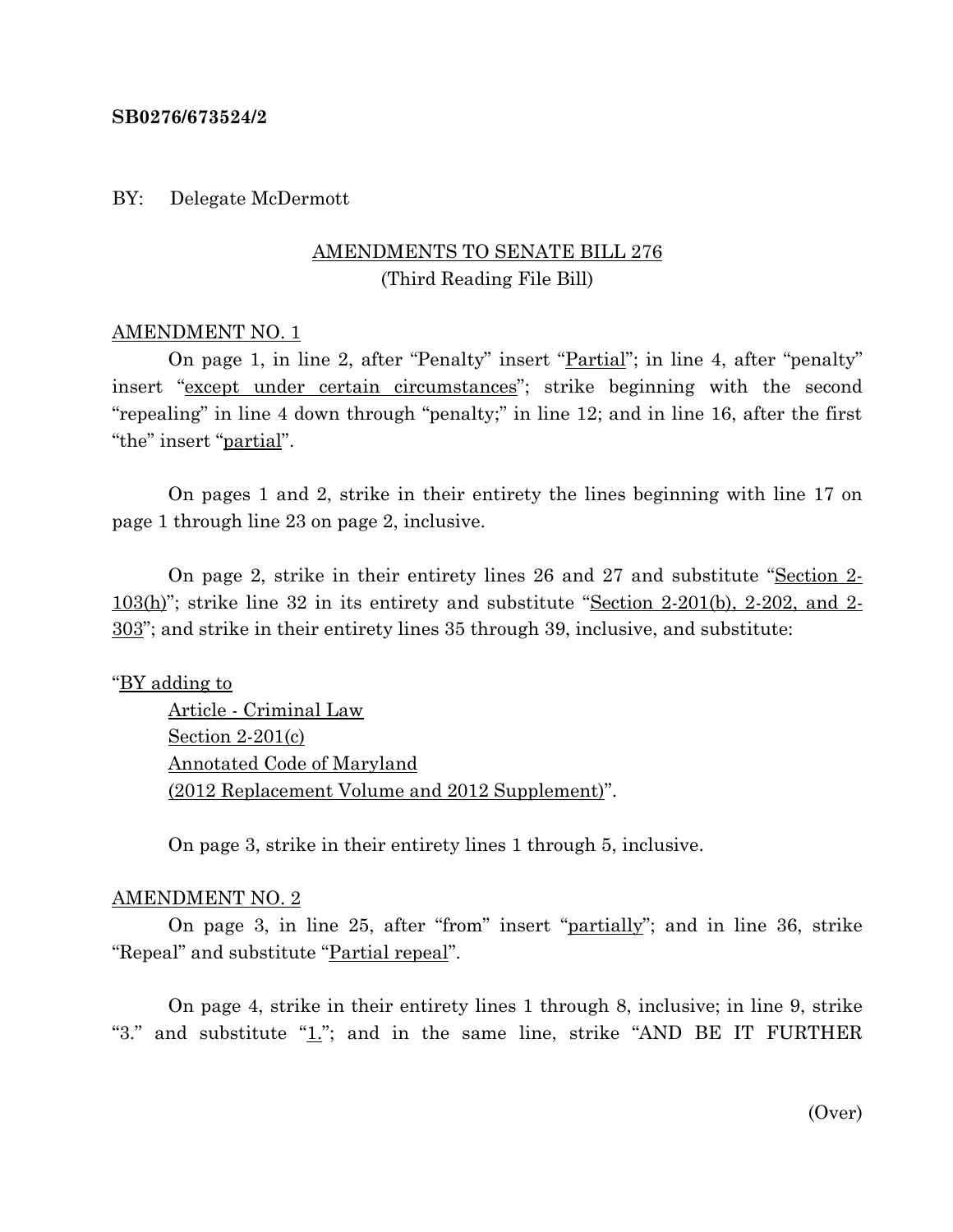# **SB0276/673524/2 MCDERMOTT Amendments to SB 276 Page 2 of 4**

ENACTED" and substitute "BE IT ENACTED BY THE GENERAL ASSEMBLY OF MARYLAND".

On pages 4 through 10, strike in their entirety the lines beginning with line 11 on page 4 through line 20 on page 10, inclusive.

On page 11, in line 16, strike "A" and substitute "**SUBJECT TO SUBSECTION (C) OF THIS SECTION, A**"; after line 24, insert:

"**(C) A PERSON WHO COMMITS A MURDER IN THE FIRST DEGREE IN FURTHERANCE OF AN ESCAPE FROM, AN ATTEMPT TO ESCAPE FROM, OR AN ATTEMPT TO EVADE THE LAWFUL ARREST, CUSTODY, OR DETENTION BY A GUARD OR OFFICER OF A CORRECTIONAL FACILITY OR BY A LAW ENFORCEMENT OFFICER MAY BE SENTENCED TO DEATH IN COMPLIANCE WITH § 2-202 OF THIS SUBTITLE AND SUBTITLE 3 OF THIS TITLE.**";

in line 25, strike the bracket; in line 26, after "degree" insert "**UNDER § 2-201(C) OF THIS SUBTITLE**"; strike beginning with the colon in line 29 down through "(i)" in line 30; and in line 30, strike "and".

On page 12, strike in their entirety lines 1 and 2; strike beginning with "with" in line 3 down through "title," in line 4; and in line 5, strike "with respect to  $\S$  2- $303(g)(1)(i)$  of this title,".

On page 13, in lines 10 and 20, in each instance, strike the bracket; and strike in their entirety lines 11 through 19, inclusive.

On page 15, strike in their entirety lines 15 through 18, inclusive; and in lines 19, 22, and 24, strike "(iii)", "(iv)", and "(v)", respectively, and substitute "**(II)**", "**(III)**", and "**(IV)**", respectively.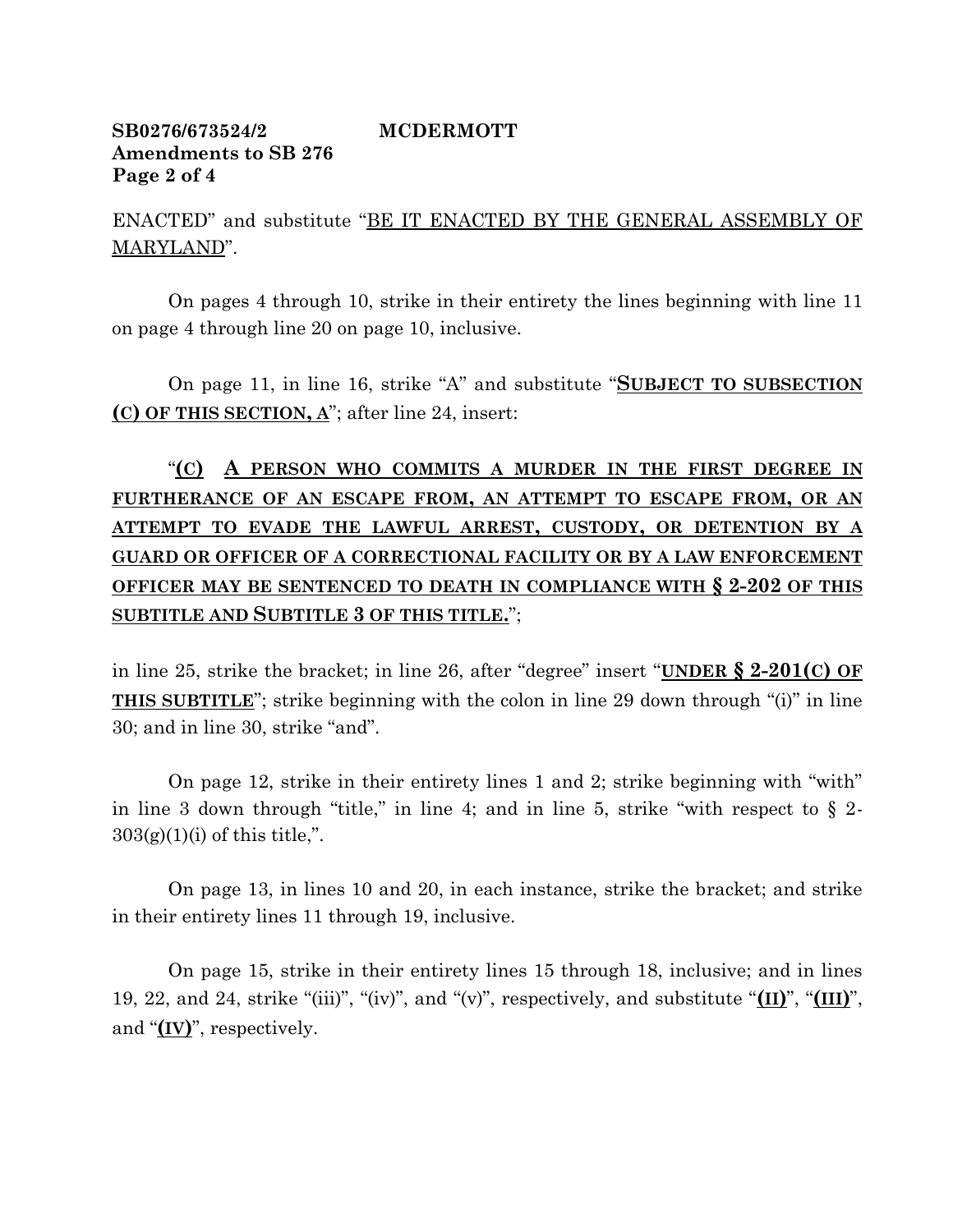# **SB0276/673524/2 MCDERMOTT Amendments to SB 276 Page 3 of 4**

On page 16, strike beginning with "any" in line 11 down through "exists" in line 12 and substitute "**A DETERMINATION HAS BEEN MADE**"; in line 12, strike the colon and substitute "**THAT**"; strike in their entirety lines 13 through 16, inclusive; in line 17, strike "(iii)"; in lines 20 and 21, strike "1." and "2.", respectively, and substitute "**(I)**" and "**(II)**"; in line 21, strike the semicolon and substitute a period; and strike in their entirety lines 22 through 32, inclusive.

On page 17, strike in their entirety lines 1 through 9, inclusive; in line 10, strike "one or more of"; and in line 11, strike "circumstances exist" and substitute "**CIRCUMSTANCE EXISTS**".

On page 18, strike beginning with "one" in line 5 down through "circumstances" in line 6 and substitute "**THE CIRCUMSTANCE**".

On page 19, in lines 3, 4, and 5, in each instance, strike "circumstances" and substitute "**CIRCUMSTANCE**"; in lines 4, 6, and 17, in each instance, strike "outweigh" and substitute "**OUTWEIGHS**"; in lines 8 and 20, in each instance, strike "do" and substitute "**DOES**"; in line 14, strike "each" and substitute "**THE**"; in line 16, strike "any" and substitute "**THE**"; and in lines 16 and 19, in each instance, strike "circumstances" and substitute "**CIRCUMSTANCE**".

On page 20, in line 19, strike the bracket.

On pages 20 through 26, strike in their entirety the lines beginning with line 20 on page 20 through line 29 on page 26, inclusive.

On page 26, in line 30, strike "4." and substitute  $\mathcal{L}$ "; and in the same line, after "That" insert ", except in a case in which a person has been found guilty of murder in the first degree in furtherance of an escape from, an attempt to escape from, or an attempt to evade the lawful arrest, custody, or detention by a guard or officer of a correctional facility or by a law enforcement officer,".

(Over)